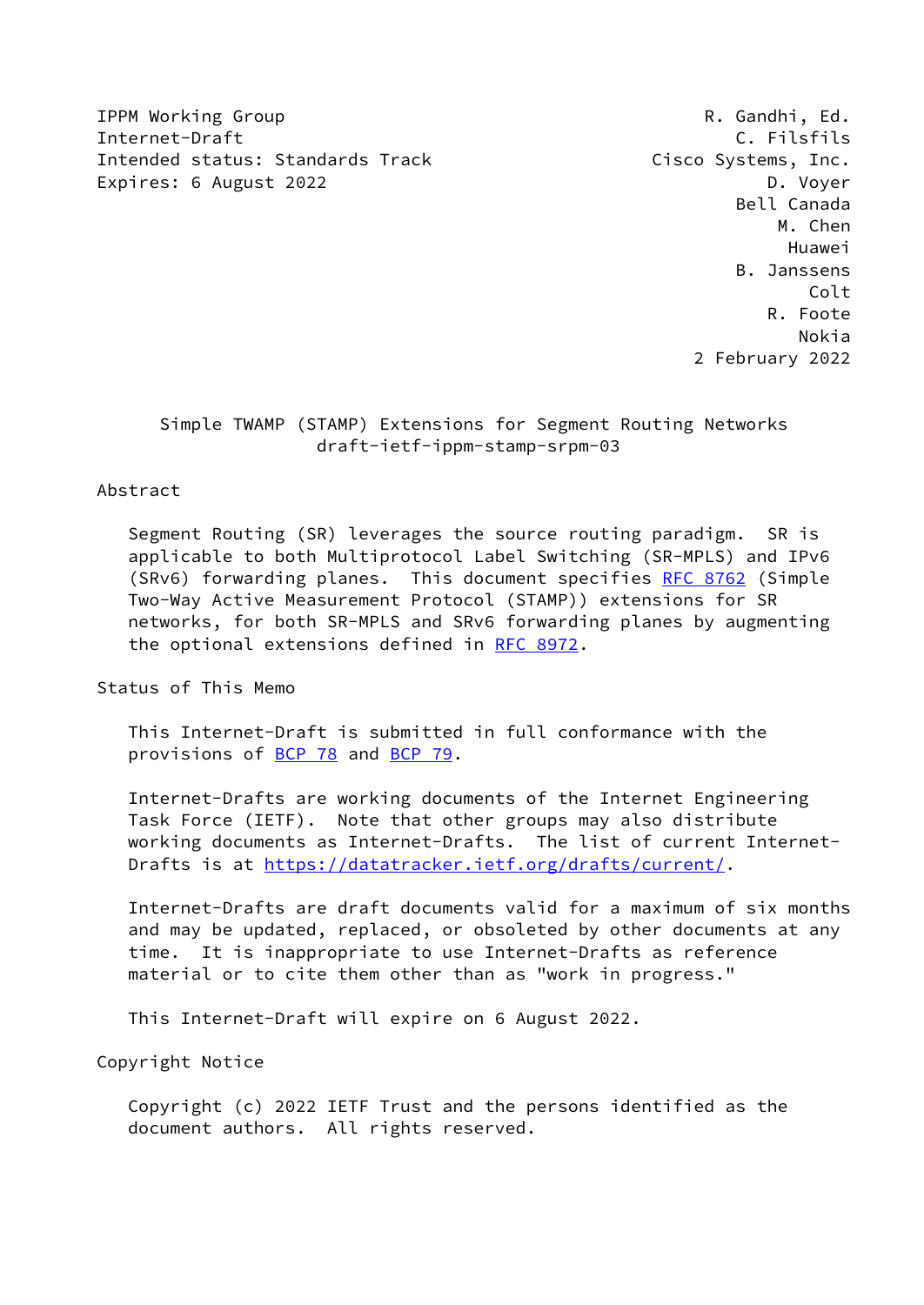<span id="page-1-1"></span>This document is subject to [BCP 78](https://datatracker.ietf.org/doc/pdf/bcp78) and the IETF Trust's Legal Provisions Relating to IETF Documents ([https://trustee.ietf.org/](https://trustee.ietf.org/license-info) [license-info](https://trustee.ietf.org/license-info)) in effect on the date of publication of this document. Please review these documents carefully, as they describe your rights and restrictions with respect to this document. Code Components extracted from this document must include Revised BSD License text as described in Section 4.e of the [Trust Legal Provisions](https://trustee.ietf.org/license-info) and are provided without warranty as described in the Revised BSD License.

## Table of Contents

|                                         | $\overline{2}$ |
|-----------------------------------------|----------------|
| Conventions Used in This Document       | $\overline{3}$ |
| Requirements Language<br>2.1.           | $\overline{3}$ |
| 2.2.                                    | $\overline{3}$ |
| 2.3.                                    | $\overline{4}$ |
| Destination Node Address TLV<br>3.      | $\overline{4}$ |
| 4.                                      | 6              |
| 4.1. Return Path Sub-TLVs               | $\overline{1}$ |
| 4.1.1. Return Path Control Code Sub-TLV | $\overline{1}$ |
| 4.1.2. Return Address Sub-TLV           | 8              |
| 4.1.3. Return Segment List Sub-TLVs     | 8              |
| 5.                                      | 11             |
| <u>6</u> .                              | 12             |
| 7.                                      | <b>13</b>      |
| Normative References<br>7.1.            | 13             |
| Informative References<br>7.2.          | 14             |
|                                         | 15             |
| Authors' Addresses                      | <b>15</b>      |
|                                         |                |

# <span id="page-1-0"></span>[1](#page-1-0). Introduction

 Segment Routing (SR) leverages the source routing paradigm for Software Defined Networks (SDNs). SR is applicable to both Multiprotocol Label Switching (SR-MPLS) and IPv6 (SRv6) forwarding planes [\[RFC8402](https://datatracker.ietf.org/doc/pdf/rfc8402)]. SR Policies as defined in [\[I-D.ietf-spring-segment-routing-policy](#page-15-2)] are used to steer traffic through a specific, user-defined paths using a stack of Segments. A comprehensive SR Performance Measurement (PM) toolset is one of the essential requirements to measure network performance to provide Service Level Agreements (SLAs).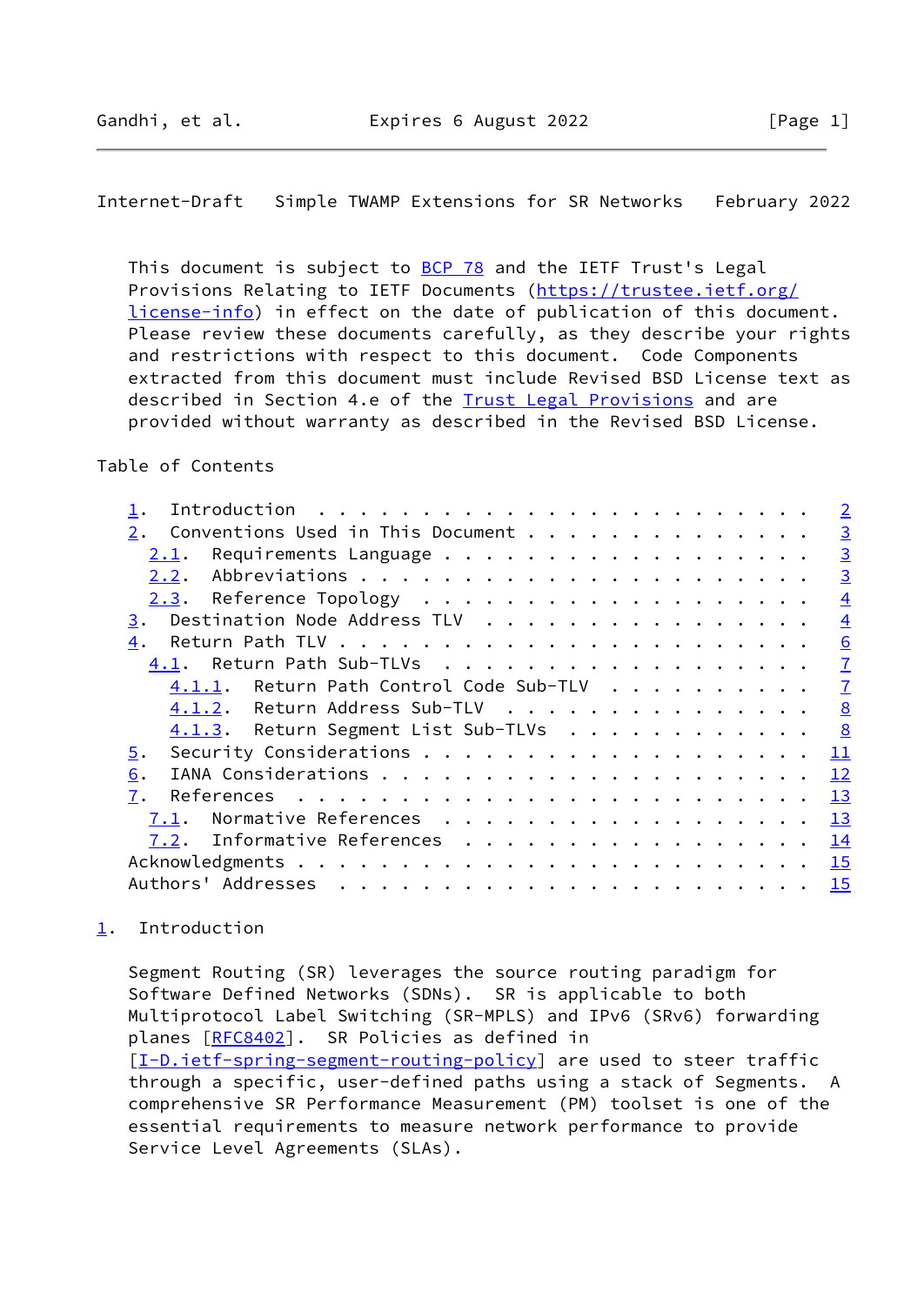Gandhi, et al. **Expires 6 August 2022** [Page 2]

<span id="page-2-1"></span>Internet-Draft Simple TWAMP Extensions for SR Networks February 2022

 The Simple Two-Way Active Measurement Protocol (STAMP) provides capabilities for the measurement of various performance metrics in IP networks [\[RFC8762](https://datatracker.ietf.org/doc/pdf/rfc8762)] without the use of a control channel to pre-signal session parameters. [\[RFC8972](https://datatracker.ietf.org/doc/pdf/rfc8972)] defines optional extensions, in the form of TLVs, for STAMP. Note that the YANG data model defined in [\[I-D.ietf-ippm-stamp-yang](#page-16-0)] can be used to provision the STAMP Session-Sender and STAMP Session-Reflector.

 The STAMP test packets are transmitted along an IP path between a Session-Sender and a Session-Reflector to measure performance delay and packet loss along that IP path. It may be desired in SR networks that the same path (same set of links and nodes) between the Session- Sender and Session-Reflector is used for the STAMP test packets in both directions. This is achieved by using the STAMP [[RFC8762](https://datatracker.ietf.org/doc/pdf/rfc8762)] extensions for SR-MPLS and SRv6 networks specified in this document by augmenting the optional extensions defined in [\[RFC8972](https://datatracker.ietf.org/doc/pdf/rfc8972)].

<span id="page-2-0"></span>[2](#page-2-0). Conventions Used in This Document

<span id="page-2-2"></span>[2.1](#page-2-2). Requirements Language

 The key words "MUST", "MUST NOT", "REQUIRED", "SHALL", "SHALL NOT", "SHOULD", "SHOULD NOT", "RECOMMENDED", "MAY", and "OPTIONAL" in this document are to be interpreted as described in [\[RFC2119](https://datatracker.ietf.org/doc/pdf/rfc2119)] [\[RFC8174](https://datatracker.ietf.org/doc/pdf/rfc8174)] when, and only when, they appear in all capitals, as shown here.

## <span id="page-2-3"></span>[2.2](#page-2-3). Abbreviations

MPLS: Multiprotocol Label Switching.

PM: Performance Measurement.

SID: Segment ID.

SL: Segment List.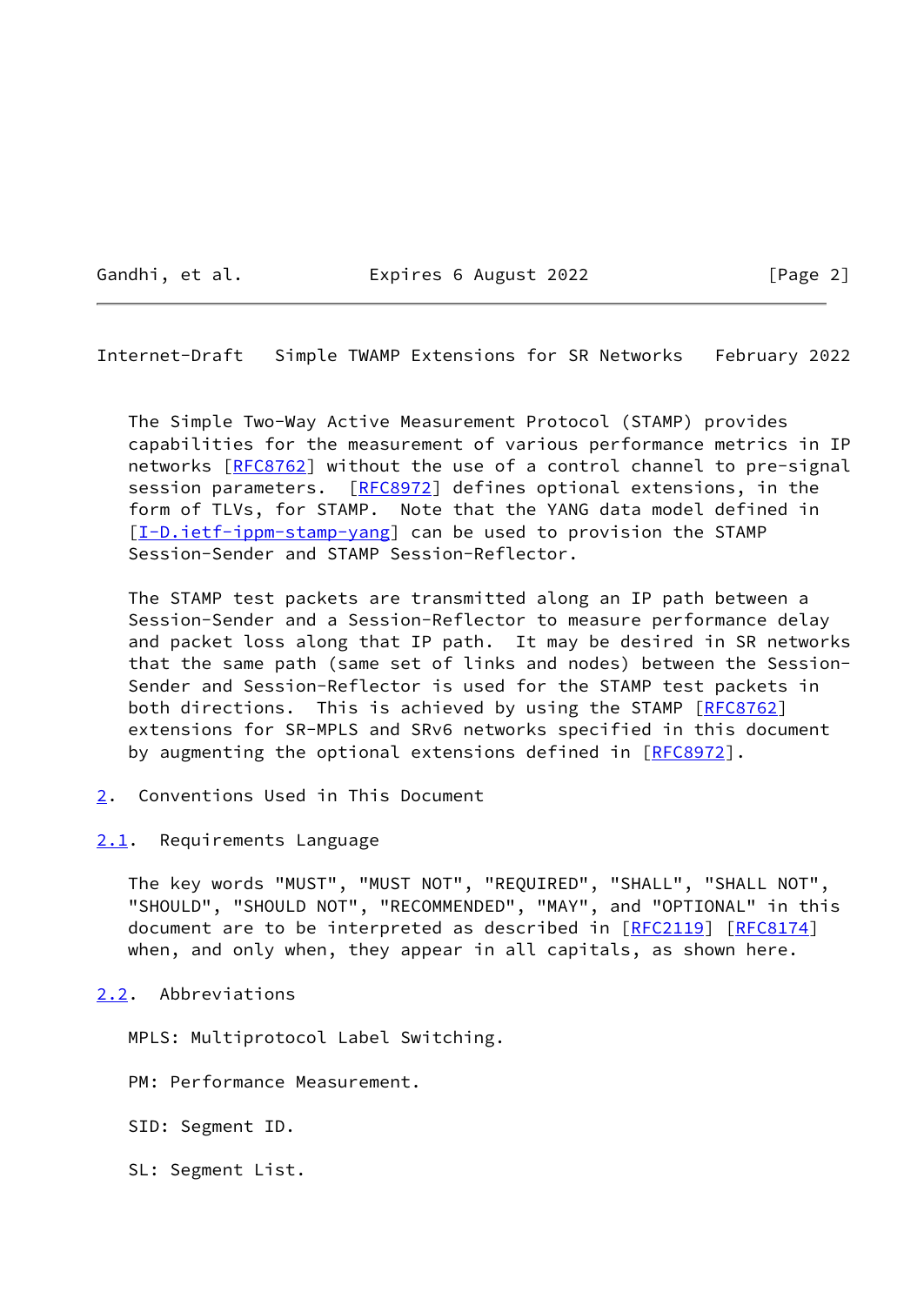SR: Segment Routing.

SR-MPLS: Segment Routing with MPLS forwarding plane.

SRv6: Segment Routing with IPv6 forwarding plane.

SSID: STAMP Session Identifier.

STAMP: Simple Two-Way Active Measurement Protocol.

Gandhi, et al. **Expires 6 August 2022** [Page 3]

<span id="page-3-1"></span>Internet-Draft Simple TWAMP Extensions for SR Networks February 2022

#### <span id="page-3-0"></span>[2.3](#page-3-0). Reference Topology

 In the reference topology shown below, the STAMP Session-Sender S1 initiates a STAMP test packet and the STAMP Session-Reflector R1 transmits a reply STAMP test packet. The reply test packet may be transmitted to the Session-Sender S1 on the same path (same set of links and nodes) or a different path in the reverse direction from the path taken towards the Session-Reflector R1.

 The nodes S1 and R1 may be connected via a link or an SR path [\[RFC8402](https://datatracker.ietf.org/doc/pdf/rfc8402)]. The link may be a physical interface, virtual link, or Link Aggregation Group (LAG) [\[IEEE802.1AX](#page-16-1)], or LAG member link. The SR path may be an SR Policy  $[I-D.ietf-spring-segment-routine-policy]$  on node S1 (called head-end) with destination to node R1 (called tail-end).



STAMP Session-Sender STAMP Session-Reflector

Reference Topology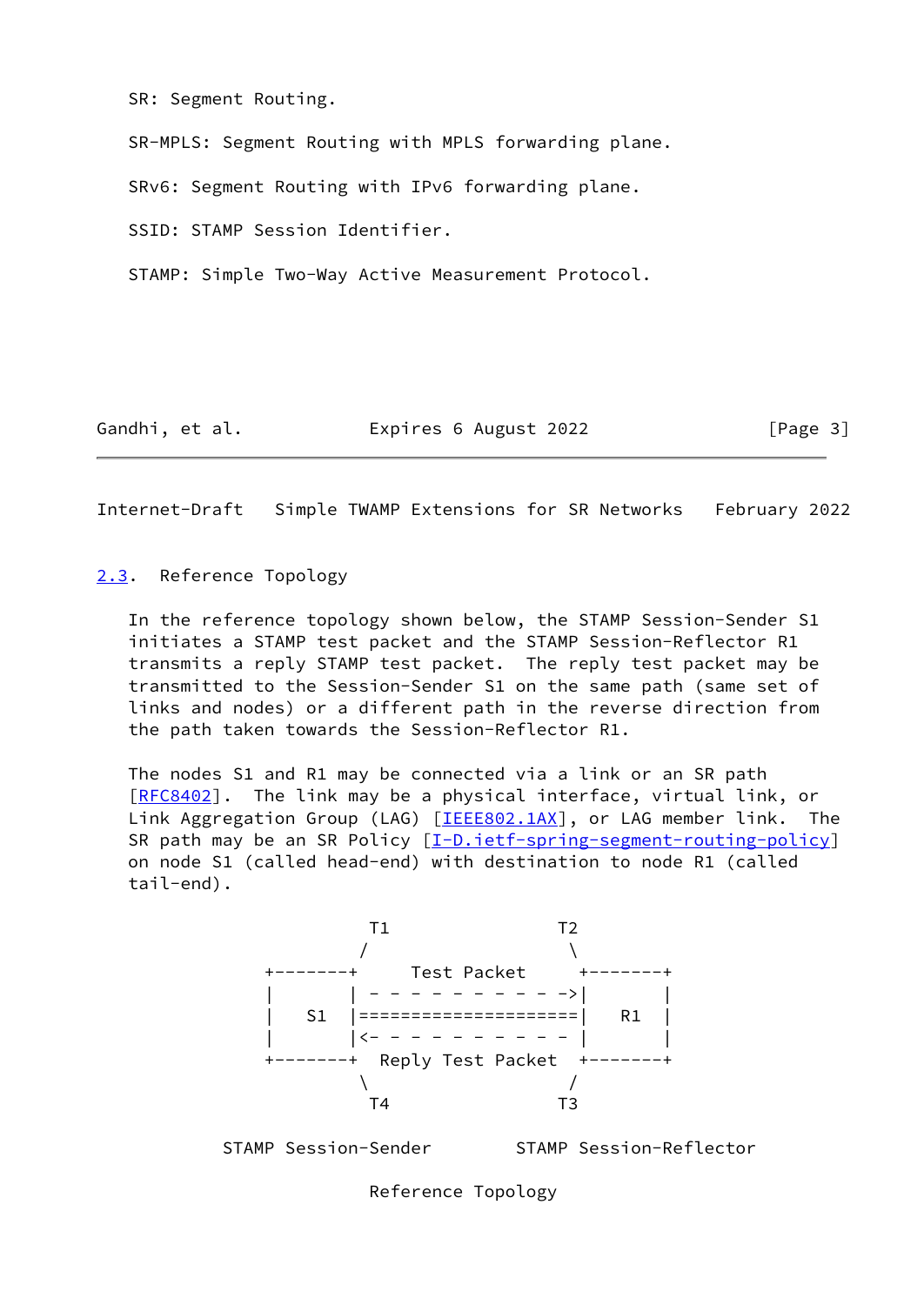## <span id="page-4-0"></span>[3](#page-4-0). Destination Node Address TLV

 The Session-Sender may need to transmit test packets to the Session- Reflector with a different destination address not matching an address on the Session-Reflector e.g. when the STAMP test packet is encapsulated by a tunneling protocol or an MPLS Segment List with IPv4 address from 127/8 range or Segment Routing Header (SRH) with IPv6 address ::1/128. For testing ECMPs, the Session-Sender may select different IPv4 addresses from 127/8 range or select different Flow Label values for IPv6. When using IPv4 destination address from 127/8 range, the STAMP test packet may not reach the intended Session-Reflector in an error condition, an un-intended node may transmit reply test packets resulting in reporting of invalid measurement metrics.

Gandhi, et al. **Expires 6 August 2022** [Page 4]

Internet-Draft Simple TWAMP Extensions for SR Networks February 2022

 [RFC8972] defines STAMP test packets that can include one or more optional TLVs. In this document, Destination Node Address TLV (Type TBA1) is defined for STAMP test packet [\[RFC8972](https://datatracker.ietf.org/doc/pdf/rfc8972)] and has the following format shown in Figure 1:

0 1 2 3 0 1 2 3 4 5 6 7 8 9 0 1 2 3 4 5 6 7 8 9 0 1 2 3 4 5 6 7 8 9 0 1 +-+-+-+-+-+-+-+-+-+-+-+-+-+-+-+-+-+-+-+-+-+-+-+-+-+-+-+-+-+-+-+-+ |STAMP TLV Flags| Type=TBA1 | Length | +-+-+-+-+-+-+-+-+-+-+-+-+-+-+-+-+-+-+-+-+-+-+-+-+-+-+-+-+-+-+-+-+ . The contract of the contract of the Address  $\sim$  . +-+-+-+-+-+-+-+-+-+-+-+-+-+-+-+-+-+-+-+-+-+-+-+-+-+-+-+-+-+-+-+-+

Figure 1: Destination Node Address TLV Format

The Length field is used to decide the Address Family of the Address.

 The STAMP TLV Flags are set using the procedures described in [\[RFC8972](https://datatracker.ietf.org/doc/pdf/rfc8972)].

 The Destination Node Address TLV is optional. The Destination Node Address TLV indicates the address of the intended Session-Reflector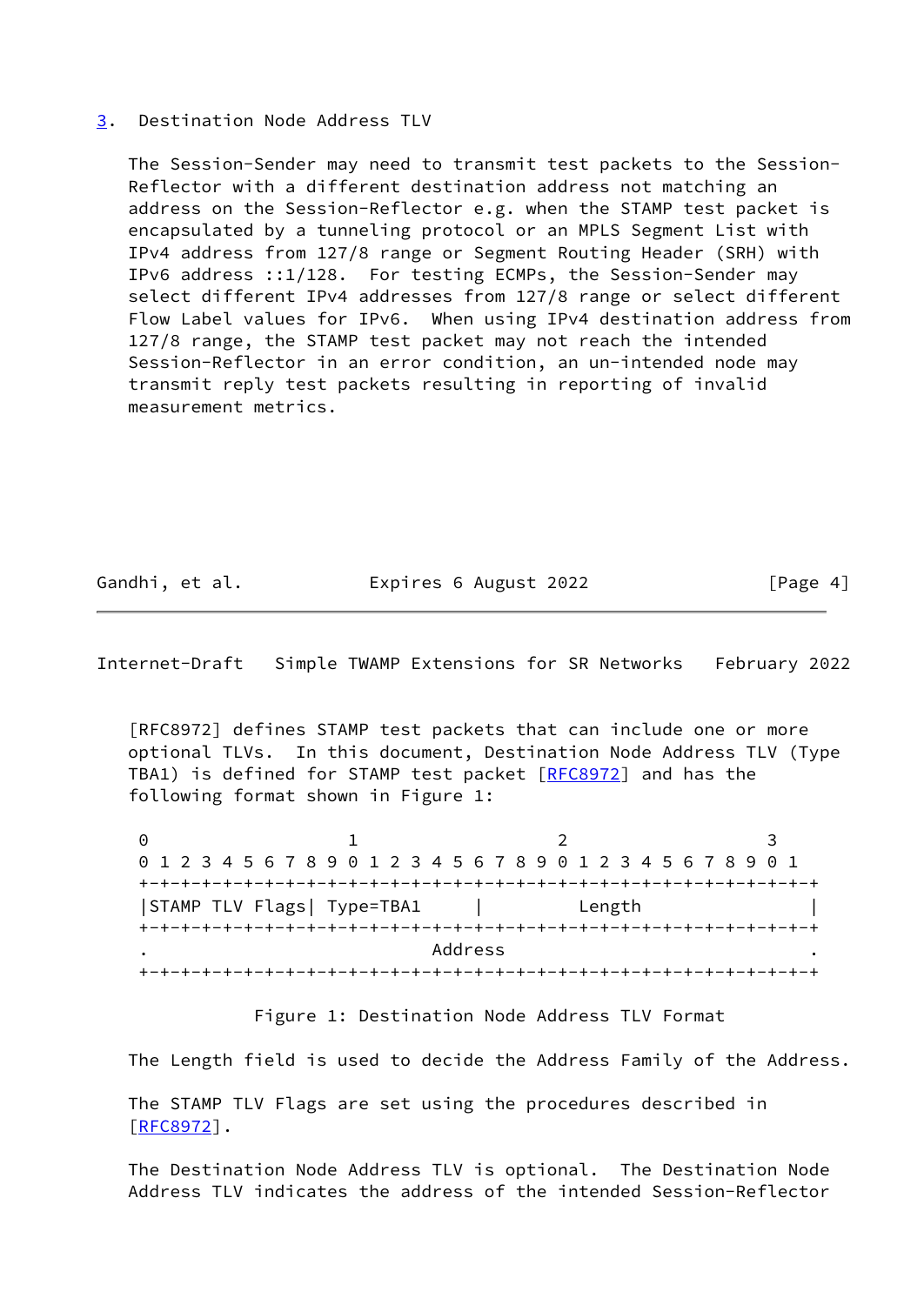node of the test packet. When Session-Sender test packet destination address is different than the actual Session-Reflector address, the actual Session-Reflector address SHOULD be transmitted to the Session-Reflector by including a Destination Node Address TLV.

D (Wrong Destination Flag): A one-bit flag at position TBA3.

 D (Wrong Destination with Reply Required): A Session-Sender MUST set the D flag to 0 before transmitting an extended STAMP test packet when test packet reply is required. A Session-Reflector that supports this TLV, MUST set the D flag to 1 if the Session-Reflector determined that it is not the intended Destination as identified in the Destination Node Address TLV. Otherwise, the Session-Reflector MUST set the D flag in the reply test packet to 0.

 D (Wrong Destination with No Reply Required): A Session-Sender MUST set the D flag to 1 before transmitting an extended STAMP test packet when test packet reply is not required. A Session-Reflector that supports this TLV, MUST NOT reply and MUST drop the packet if the Session-Reflector determined that it is not the intended Destination as identified in the Destination Node Address TLV.

| Expires 6 August 2022<br>Gandhi, et al. | [Page 5] |
|-----------------------------------------|----------|
|-----------------------------------------|----------|

<span id="page-5-1"></span>Internet-Draft Simple TWAMP Extensions for SR Networks February 2022

<span id="page-5-0"></span>[4](#page-5-0). Return Path TLV

 For end-to-end SR paths, the Session-Reflector may need to transmit the reply test packet on a specific return path. The Session-Sender can request this in the test packet to the Session-Reflector using a Return Path TLV. With this TLV carried in the Session-Sender test packet, signaling and maintaining dynamic SR network state for the STAMP sessions on the Session-Reflector are avoided.

 For links, the Session-Reflector may need to transmit the reply test packet on the same incoming link in the reverse direction. The Session-Sender can request this in the test packet to the Session- Reflector using a Return Path TLV.

[RFC8972] defines STAMP test packets that can include one or more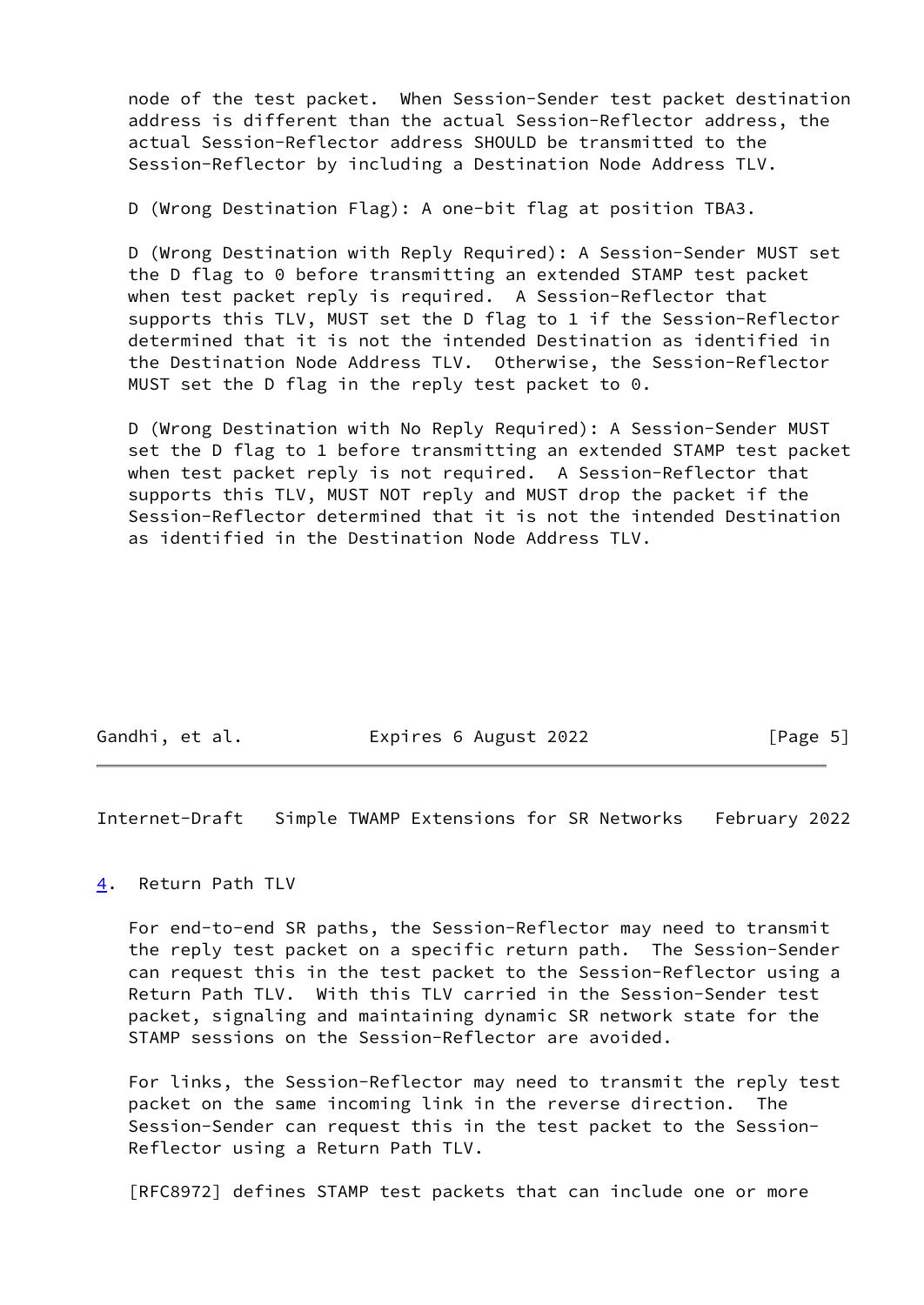optional TLVs. In this document, the TLV Type (value TBA2) is defined for the Return Path TLV that carries the return path for the Session-Sender test packet. The format of the Return Path TLV is shown in Figure 2:

0 1 2 3 0 1 2 3 4 5 6 7 8 9 0 1 2 3 4 5 6 7 8 9 0 1 2 3 4 5 6 7 8 9 0 1 +-+-+-+-+-+-+-+-+-+-+-+-+-+-+-+-+-+-+-+-+-+-+-+-+-+-+-+-+-+-+-+-+ |STAMP TLV Flags| Type=TBA2 | Length | +-+-+-+-+-+-+-+-+-+-+-+-+-+-+-+-+-+-+-+-+-+-+-+-+-+-+-+-+-+-+-+-+ Return Path Sub-TLVs | . . +-+-+-+-+-+-+-+-+-+-+-+-+-+-+-+-+-+-+-+-+-+-+-+-+-+-+-+-+-+-+-+-+

Figure 2: Return Path TLV

 The STAMP TLV Flags are set using the procedures described in [\[RFC8972](https://datatracker.ietf.org/doc/pdf/rfc8972)].

 The Return Path TLV is optional. The Session-Sender MUST only insert one Return Path TLV in the STAMP test packet. The Session-Reflector that supports this TLV, MUST only process the first Return Path TLV in the test packet and ignore other Return Path TLVs if present, and it MUST NOT add Return Path TLV in the reply test packet. The Session-Reflector that supports this TLV MUST reply using the Return Path received in the Session-Sender test packet. Otherwise, the procedure defined in [\[RFC8762](https://datatracker.ietf.org/doc/pdf/rfc8762)] is followed by the Session-Reflector.

Gandhi, et al. Expires 6 August 2022 [Page 6]

<span id="page-6-1"></span>Internet-Draft Simple TWAMP Extensions for SR Networks February 2022

<span id="page-6-0"></span>[4.1](#page-6-0). Return Path Sub-TLVs

 The Return Path TLV contains one or more Sub-TLVs to carry the information for the requested return path. A Return Path Sub-TLV can carry Return Path Control Code, Return Path IP Address or Return Path Segment List.

The STAMP Sub-TLV Flags are set using the procedures described in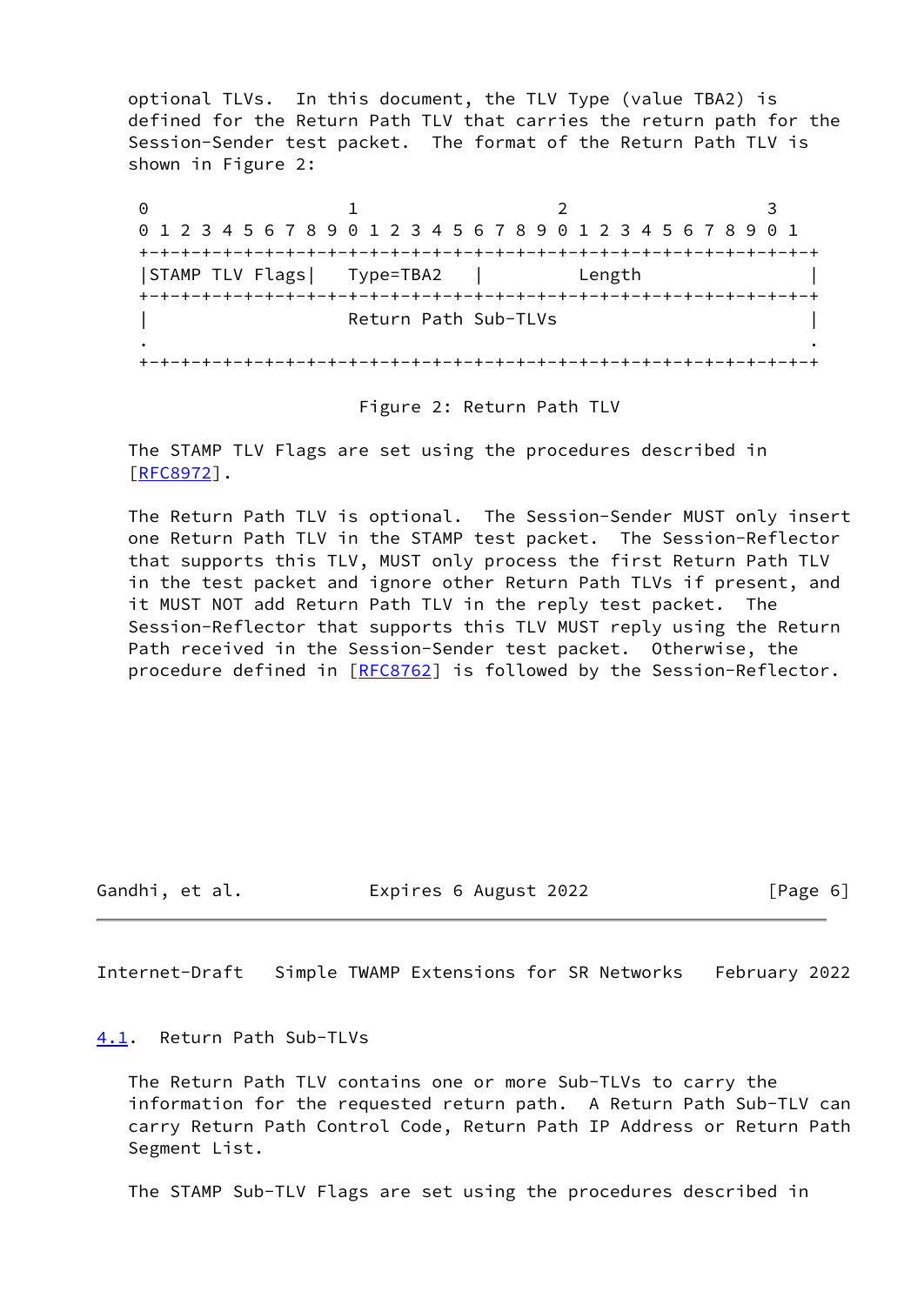[\[RFC8972](https://datatracker.ietf.org/doc/pdf/rfc8972)].

 When Return Path Sub-TLV is present in the Session-Sender test packet, the Session-Reflector that supports this TLV, MUST transmit reply test packet using the return path information specified in the Return Path Sub-TLV.

 A Return Path TLV MUST NOT contain both Control Code Sub-TLV as well as Return Address or Return Segment List Sub-TLV.

<span id="page-7-0"></span>[4.1.1](#page-7-0). Return Path Control Code Sub-TLV

 The format of the Return Path Control Code Sub-TLV is shown in Figure 3. The Type of the Return Path Control Code Sub-TLV is defined as following:

 \* Type (value 1): Return Path Control Code. The Session-Sender can request the Session-Reflector to transmit the reply test packet based on the flags defined in the Control Code field.

| 0 1 2 3 4 5 6 7 8 9 0 1 2 3 4 5 6 7 8 9 0 1 2 3 4 5 6 7 8 9 0 1 |                                |        |  |
|-----------------------------------------------------------------|--------------------------------|--------|--|
|                                                                 |                                |        |  |
| STAMP TLV Flags   Type=1                                        |                                | Length |  |
|                                                                 | +-+-+-+-+-+-+-+-+-+-+-+        |        |  |
|                                                                 | Control Code                   |        |  |
|                                                                 | -+-+-+-+-+-+-+-+-+-+-+-+-+-+-+ |        |  |

Figure 3: Control Code Sub-TLV in Return Path TLV

Control Code Flags (32-bit): Defined as follows.

0x0: No Reply Requested.

0x1: Reply Requested on the Same Link.

 When Control Code flag is set to 0x0 in the Session-Sender test packet, the Session-Reflector does not transmit reply test packet to the Session-Sender and terminates the STAMP test packet. Only the one-way measurement is applicable in this case. Optionally, the

| Expires 6 August 2022<br>Gandhi, et al. | [Page 7] |
|-----------------------------------------|----------|
|-----------------------------------------|----------|

<span id="page-7-1"></span>Internet-Draft Simple TWAMP Extensions for SR Networks February 2022

Session-Reflector may locally stream performance metrics via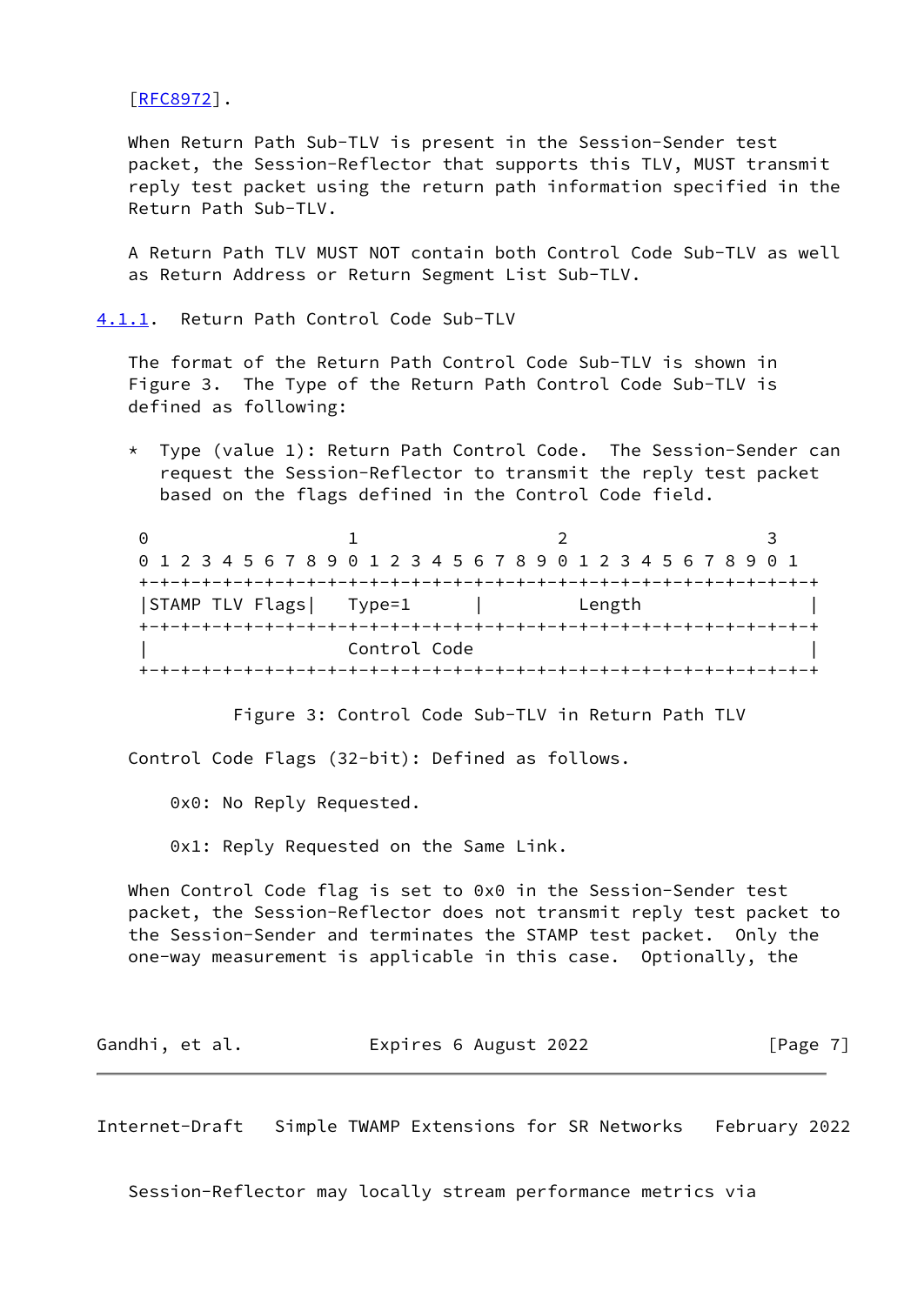telemetry using the information from the received test packet. All other Return Path Sub-TLVs MUST be ignored in this case.

 When Control Code flag is set to 0x1 in the Session-Sender test packet, the Session-Reflector transmits the reply test packet over the same incoming link where the test packet is received in the reverse direction towards the Session-Sender. All other Return Path Sub-TLVs MUST be ignored in this case.

#### <span id="page-8-0"></span>[4.1.2](#page-8-0). Return Address Sub-TLV

 The STAMP reply test packet may be transmitted to the Session-Sender to a different destination address on the Session-Sender using Return Path TLV. For this, the Session-Sender can specify in the test packet the receiving destination node address for the Session- Reflector reply test packet. When transmitting the STAMP test packet to a different destination address, the Session-Sender MUST follow the procedure defined in Section [4.3 of \[RFC8762\]](https://datatracker.ietf.org/doc/pdf/rfc8762#section-4.3).

 The format of the Return Address Sub-TLV is shown in Figure 4. The Address Family field indicates the type of the address, and it SHALL be set to one of the assigned values in the "IANA Address Family Numbers" registry. The Type of the Return Address Sub-TLV is defined as following:

 \* Type (value 2): Return Address. Destination node address of the Session-Reflector reply test packet different than the Source Address in the Session-Sender test packet.

| 0 1 2 3 4 5 6 7 8 9 0 1 2 3 4 5 6 7 8 9 0 1 2 3 4 5 6 7 8 9 0 1 |        |                |  |
|-----------------------------------------------------------------|--------|----------------|--|
|                                                                 |        |                |  |
| STAMP TLV Flags                                                 | Type=2 | Length         |  |
|                                                                 |        |                |  |
| Reserved                                                        |        | Address Family |  |
|                                                                 |        |                |  |
|                                                                 |        | Address        |  |
|                                                                 |        |                |  |

Figure 4: Return Address Sub-TLV in Return Path TLV

#### <span id="page-8-1"></span>[4.1.3](#page-8-1). Return Segment List Sub-TLVs

 The format of the Segment List Sub-TLVs in the Return Path TLV is shown in Figures 5, 6, and 7. The segment entries MUST be in network order. The Segment List Sub-TLV can be one of the following Types:

Gandhi, et al. **Expires 6 August 2022** [Page 8]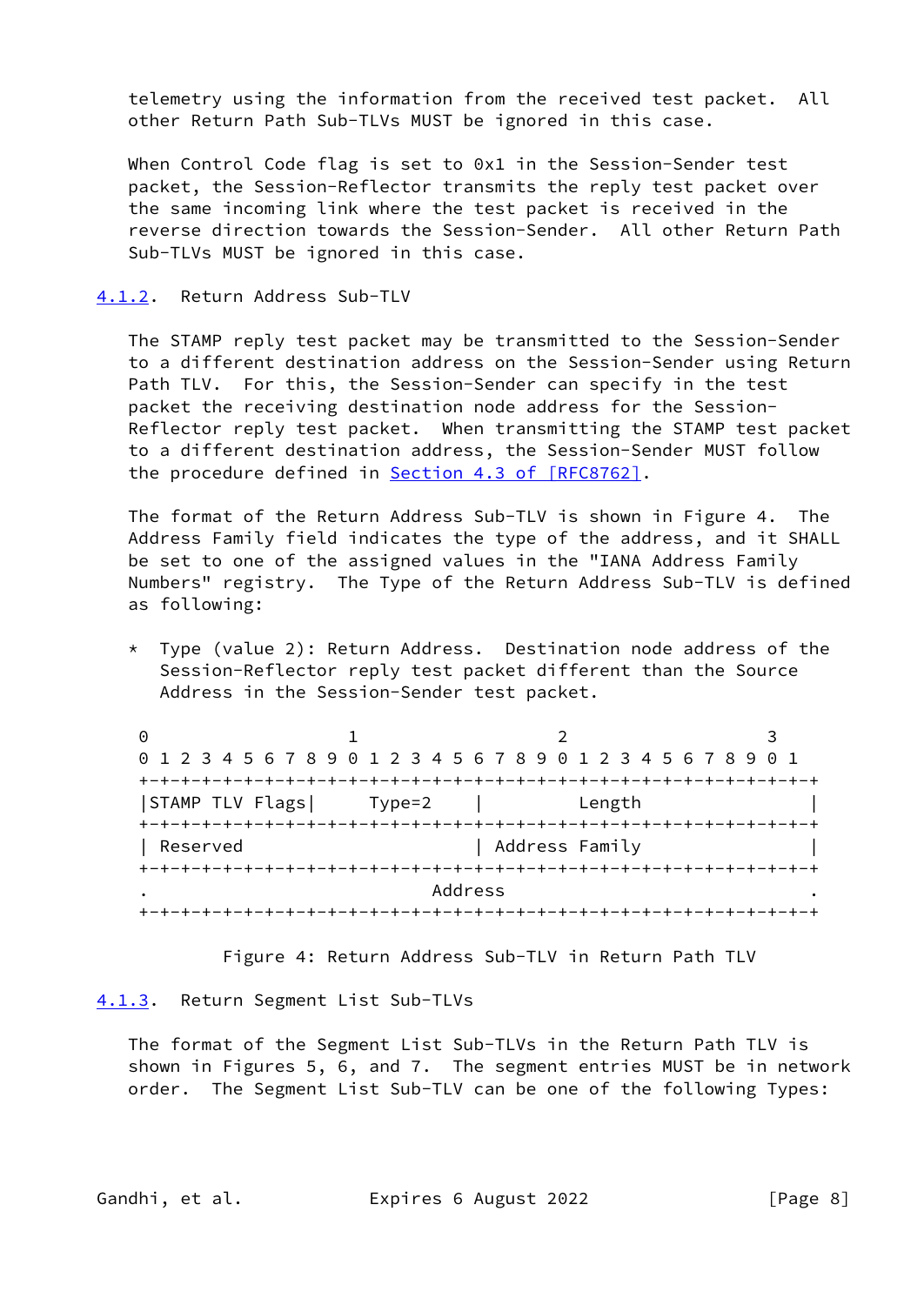\* Type (value 3): SR-MPLS Label Stack of the Return Path \* Type (value 4): SRv6 Segment List of the Return Path Type (value 5): Structured SRv6 Segment List of the Return Path 0 1 2 3 0 1 2 3 4 5 6 7 8 9 0 1 2 3 4 5 6 7 8 9 0 1 2 3 4 5 6 7 8 9 0 1 +-+-+-+-+-+-+-+-+-+-+-+-+-+-+-+-+-+-+-+-+-+-+-+-+-+-+-+-+-+-+-+-+ |STAMP TLV Flags| Type=3 | Length | +-+-+-+-+-+-+-+-+-+-+-+-+-+-+-+-+-+-+-+-+-+-+-+-+-+-+-+-+-+-+-+-+ Segment(1) +-+-+-+-+-+-+-+-+-+-+-+-+-+-+-+-+-+-+-+-+-+-+-+-+-+-+-+-+-+-+-+-+ . . . . . . +-+-+-+-+-+-+-+-+-+-+-+-+-+-+-+-+-+-+-+-+-+-+-+-+-+-+-+-+-+-+-+-+  $Segment(n)$  (bottom of stack) +-+-+-+-+-+-+-+-+-+-+-+-+-+-+-+-+-+-+-+-+-+-+-+-+-+-+-+-+-+-+-+-+ Figure 5: SR-MPLS Segment List Sub-TLV in Return Path TLV 0 1 2 3 0 1 2 3 4 5 6 7 8 9 0 1 2 3 4 5 6 7 8 9 0 1 2 3 4 5 6 7 8 9 0 1 +-+-+-+-+-+-+-+-+-+-+-+-+-+-+-+-+-+-+-+-+-+-+-+-+-+-+-+-+-+-+-+-+ |STAMP TLV Flags| Type=4 | Length | +-+-+-+-+-+-+-+-+-+-+-+-+-+-+-+-+-+-+-+-+-+-+-+-+-+-+-+-+-+-+-+-+ | | Segment(1) | | | | +-+-+-+-+-+-+-+-+-+-+-+-+-+-+-+-+-+-+-+-+-+-+-+-+-+-+-+-+-+-+-+-+ . . . . . . +-+-+-+-+-+-+-+-+-+-+-+-+-+-+-+-+-+-+-+-+-+-+-+-+-+-+-+-+-+-+-+-+ | | Segment(n) (bottom of stack) | | | | +-+-+-+-+-+-+-+-+-+-+-+-+-+-+-+-+-+-+-+-+-+-+-+-+-+-+-+-+-+-+-+-+

Figure 6: SRv6 Segment List Sub-TLV in Return Path TLV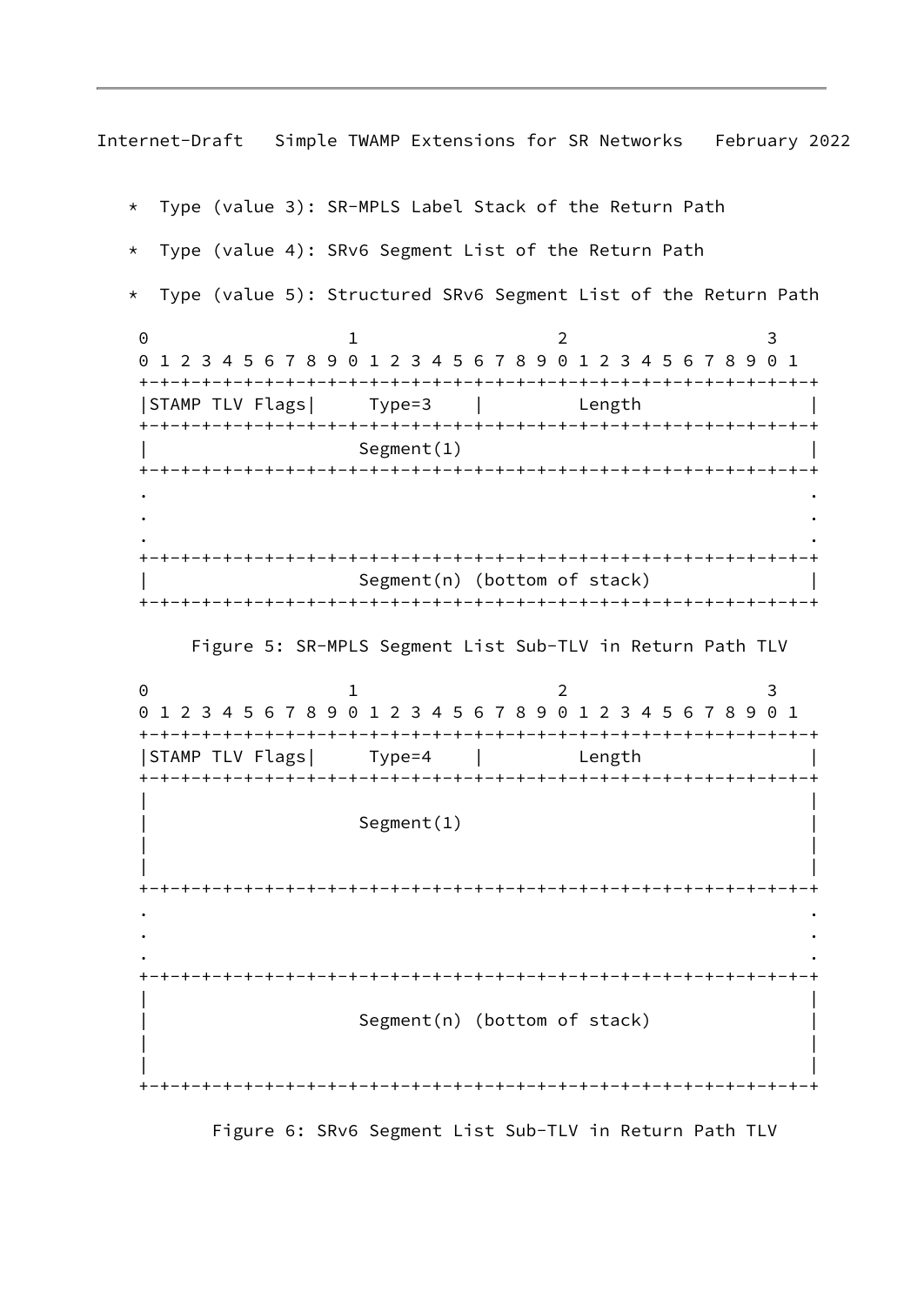Internet-Draft Simple TWAMP Extensions for SR Networks February 2022 0 1 2 3 0 1 2 3 4 5 6 7 8 9 0 1 2 3 4 5 6 7 8 9 0 1 2 3 4 5 6 7 8 9 0 1 +-+-+-+-+-+-+-+-+-+-+-+-+-+-+-+-+-+-+-+-+-+-+-+-+-+-+-+-+-+-+-+-+ |STAMP TLV Flags| Type=5 | Length | +-+-+-+-+-+-+-+-+-+-+-+-+-+-+-+-+-+-+-+-+-+-+-+-+-+-+-+-+-+-+-+-+ LB Length | LN Length | Fun. Length | Arg. Length | +-+-+-+-+-+-+-+-+-+-+-+-+-+-+-+-+-+-+-+-+-+-+-+-+-+-+-+-+-+-+-+-+ | | Segment(1) | | | | +-+-+-+-+-+-+-+-+-+-+-+-+-+-+-+-+-+-+-+-+-+-+-+-+-+-+-+-+-+-+-+-+ . . . . . . +-+-+-+-+-+-+-+-+-+-+-+-+-+-+-+-+-+-+-+-+-+-+-+-+-+-+-+-+-+-+-+-+ LB Length | LN Length | Fun. Length | Arg. Length +-+-+-+-+-+-+-+-+-+-+-+-+-+-+-+-+-+-+-+-+-+-+-+-+-+-+-+-+-+-+-+-+ | | Segment(n) (bottom of stack) | | | |

+-+-+-+-+-+-+-+-+-+-+-+-+-+-+-+-+-+-+-+-+-+-+-+-+-+-+-+-+-+-+-+-+

Figure 7: Structured SRv6 Segment List Sub-TLV in Return Path TLV

 An SR-MPLS Label Stack Sub-TLV may carry only Binding SID [\[I-D.ietf-pce-binding-label-sid](#page-15-3)] of the Return SR-MPLS Policy.

 An SRv6 Segment List Sub-TLV and Structured SRv6 Segment List Sub-TLV may carry only Binding SID [[I-D.ietf-pce-binding-label-sid](#page-15-3)] of the Return SRv6 Policy.

 A Structured SRv6 Segment List Sub-TLV is used carry the structure and behavior for SRv6 SIDs [[RFC8986\]](https://datatracker.ietf.org/doc/pdf/rfc8986) used in the Return SRv6 path as shown in Figure 7. The structure is intended for informational use by the control and management planes. The fields in the structure of the Sub-TLV are defined as follows [[RFC8986\]](https://datatracker.ietf.org/doc/pdf/rfc8986):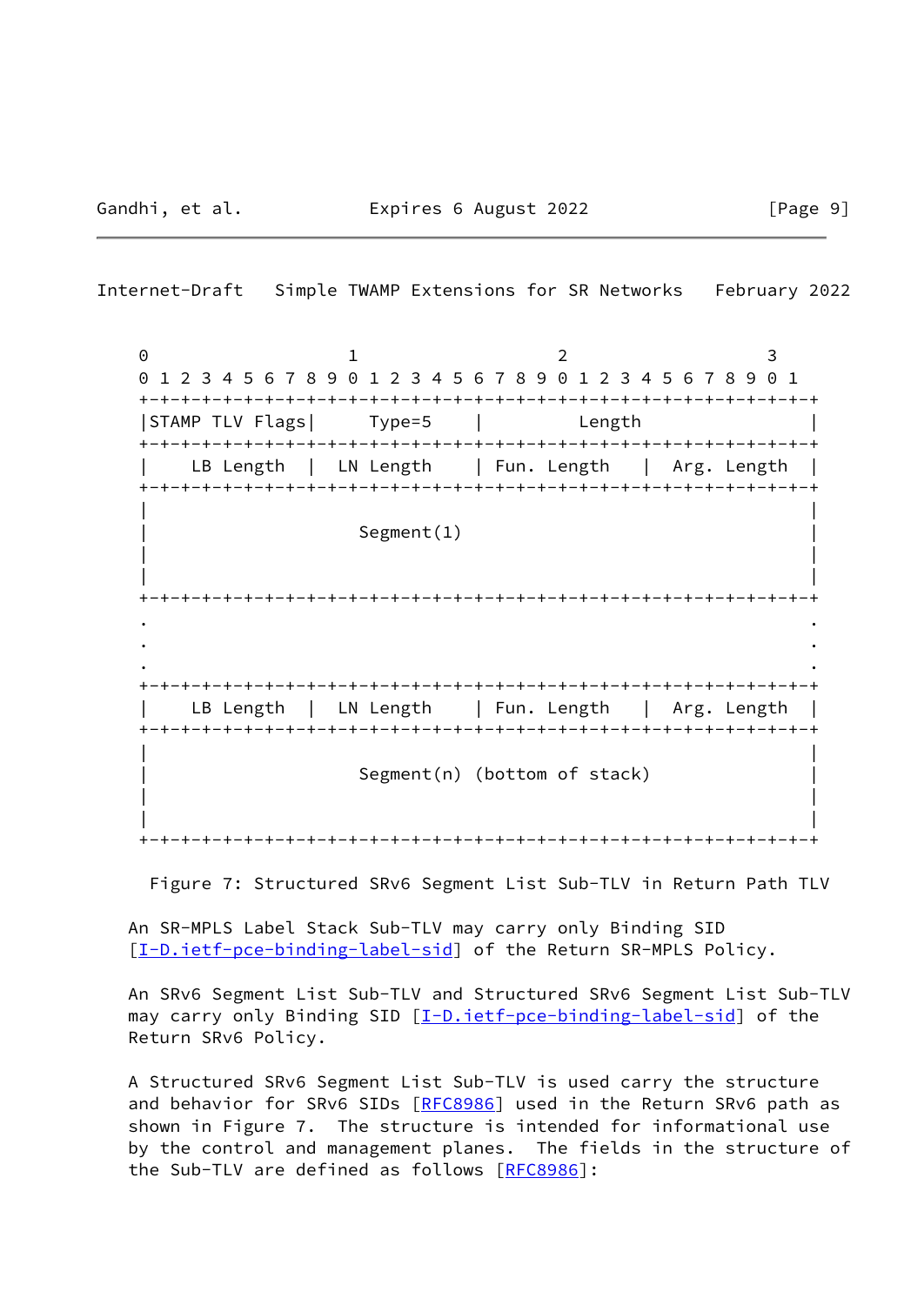- \* LB Length: 1 octet. SRv6 SID Locator Block (LB) length in bits.
- \* LN Length: 1 octet. SRv6 SID Locator Node (LN) length in bits.
- \* Fun. Length: 1 octet. SRv6 SID Function length in bits.
- \* Arg. Length: 1 octet. SRv6 SID Arguments length in bits.

<span id="page-11-1"></span>

| Gandhi, et al. | Expires 6 August 2022 | [Page 10] |
|----------------|-----------------------|-----------|
|----------------|-----------------------|-----------|

 In Structured SRv6 Segment List Sub-TLV, the sum of all four sizes MUST be less than or equal to 128 bits. If the sum of all four sizes is larger than 128 bits, the Sub-TLV MUST be ignored by the Session- Reflector.

 The Session-Sender MUST only insert one Segment List Return Path Sub- TLV in the test packet. The Session-Reflector MUST only process the first Segment List Return Path Sub-TLV in the test packet and ignore other Segment List Return Path Sub-TLVs if present.

 Note that in addition to P2P SR paths, the Return Segment List Sub- TLV is also applicable to P2MP SR paths. For example, for P2MP SR paths, it may only carry the Node Segment Identifier of the Session- Sender in order for the reply test packet to follow an SR path to the Session-Sender.

<span id="page-11-0"></span>[5](#page-11-0). Security Considerations

 The usage of STAMP protocol is intended for deployment in limited domains [\[RFC8799](https://datatracker.ietf.org/doc/pdf/rfc8799)]. As such, it assumes that a node involved in STAMP protocol operation has previously verified the integrity of the path and the identity of the far-end Session-Reflector.

 If desired, attacks can be mitigated by performing basic validation and sanity checks, at the Session-Sender, of the timestamp fields in received reply test packets. The minimal state associated with these protocols also limits the extent of measurement disruption that can be caused by a corrupt or invalid test packet to a single test cycle.

The security considerations specified in [\[RFC8762](https://datatracker.ietf.org/doc/pdf/rfc8762)] and [\[RFC8972](https://datatracker.ietf.org/doc/pdf/rfc8972)] also apply to the extensions defined in this document. Specifically, the message integrity protection using HMAC, as defined in [\[RFC8762\]](https://datatracker.ietf.org/doc/pdf/rfc8762#section-4.4)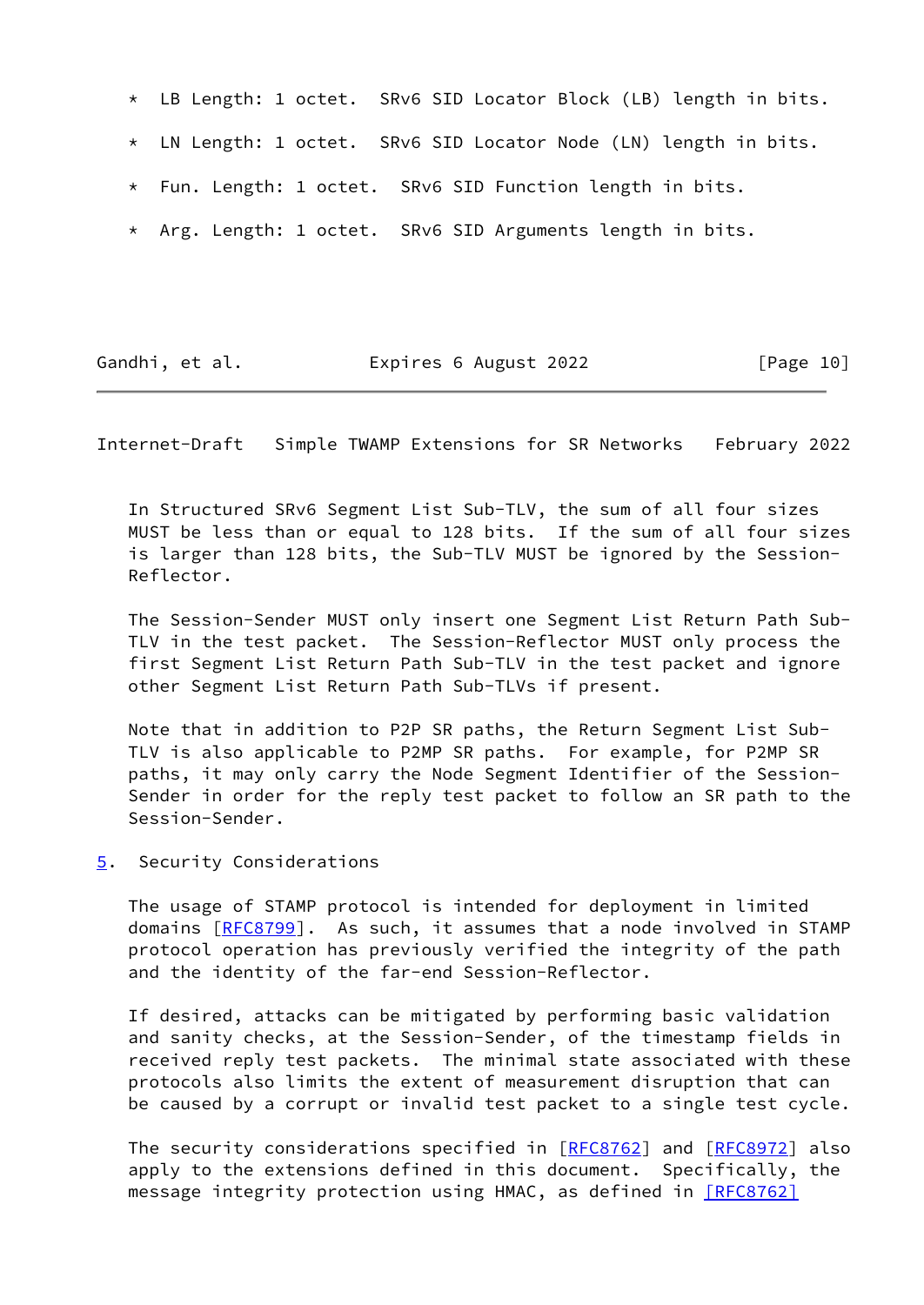Section 4.4, also apply to the procedure described in this document.

 STAMP uses the well-known UDP port number that could become a target of denial of service (DoS) or could be used to aid man-in-the-middle (MITM) attacks. Thus, the security considerations and measures to mitigate the risk of the attack documented in **Section [6 of \[RFC8545\]](https://datatracker.ietf.org/doc/pdf/rfc8545#section-6)** equally apply to the STAMP extensions in this document.

 The STAMP extensions defined in this document may be used for potential "proxying" attacks. For example, a Session-Sender may specify a return path that has a destination different from that of the Session-Sender. But normally, such attacks will not happen in an SR domain where the Session-Senders and Session-Reflectors belong to the same domain. In order to prevent using the extension defined in this document for proxying any possible attacks, the return path has destination to the same node where the forward path is from. The

| Gandhi, et al. | Expires 6 August 2022 | [Page 11] |
|----------------|-----------------------|-----------|
|----------------|-----------------------|-----------|

<span id="page-12-1"></span>Internet-Draft Simple TWAMP Extensions for SR Networks February 2022

 Session-Reflector may drop the Session-Sender test packet when it cannot determine whether the Return Path has the destination to the Session-Sender. That means, the Session-Sender should choose a proper source address according to the specified Return Path to help the Session-Reflector to make that decision.

<span id="page-12-0"></span>[6](#page-12-0). IANA Considerations

IANA has created the "STAMP TLV Types" registry for [\[RFC8972](https://datatracker.ietf.org/doc/pdf/rfc8972)]. IANA is requested to allocate a value for the Destination Address TLV Type and a value for the Return Path TLV Type from the IETF Review TLV range of the same registry.

| Value | Description                                         | Reference                          |
|-------|-----------------------------------------------------|------------------------------------|
|       | TBA1   Destination Node Address TLV   This document |                                    |
| TBA2  | Return Path TLV                                     | This document  <br>-------+------- |

Table 1: STAMP TLV Types

 IANA is requested to create a sub-registry for "Return Path Sub-TLV Type". All code points in the range 1 through 175 in this registry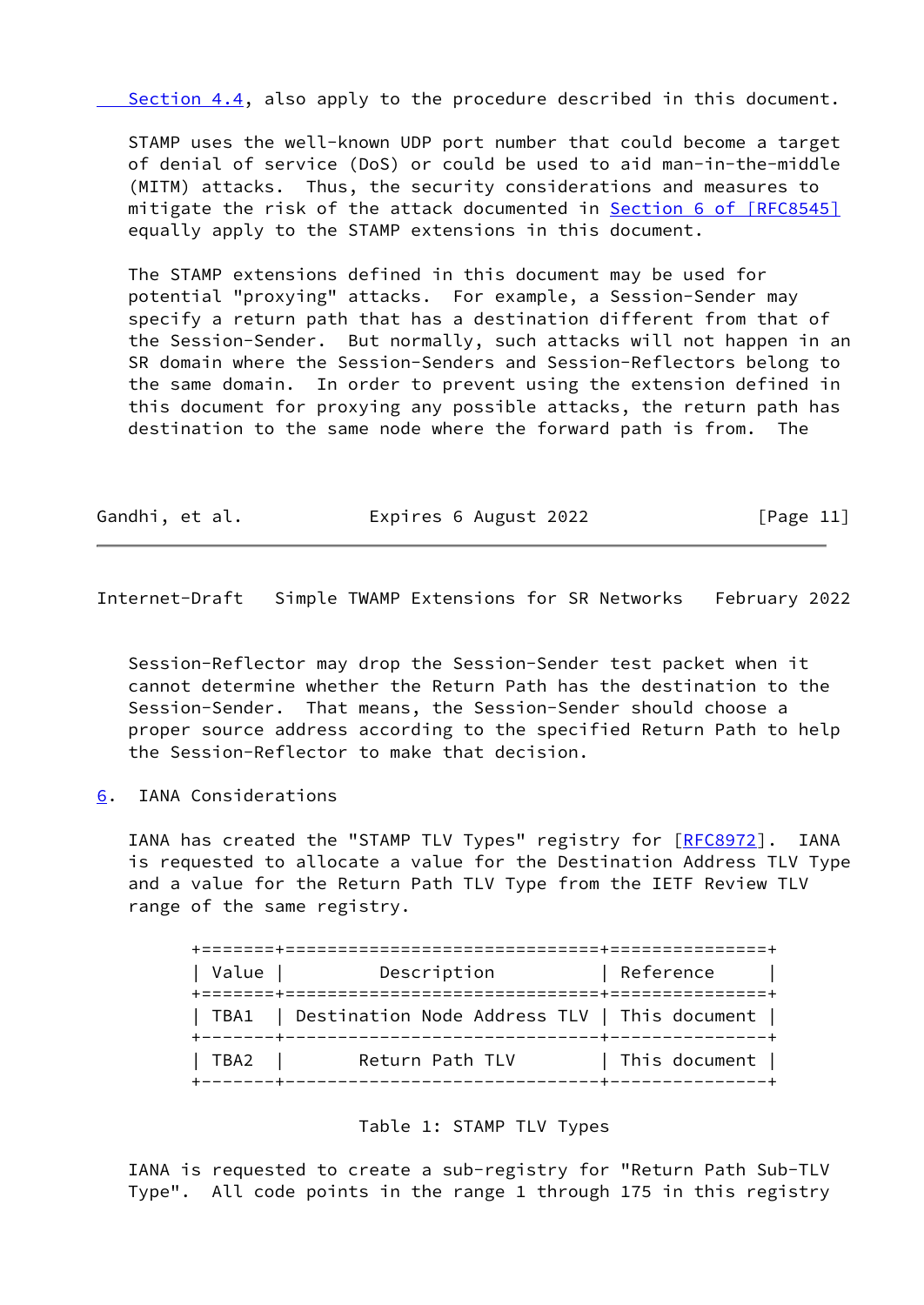shall be allocated according to the "IETF Review" procedure as specified in [\[RFC8126](https://datatracker.ietf.org/doc/pdf/rfc8126)]. Code points in the range 176 through 239 in this registry shall be allocated according to the "First Come First Served" procedure as specified in [[RFC8126](https://datatracker.ietf.org/doc/pdf/rfc8126)]. Remaining code points are allocated according to Table 2:

| Description      | Reference                                                                                                                                                                                                                                                                |
|------------------|--------------------------------------------------------------------------------------------------------------------------------------------------------------------------------------------------------------------------------------------------------------------------|
| IETF Review      | This document                                                                                                                                                                                                                                                            |
|                  |                                                                                                                                                                                                                                                                          |
| Experimental Use | $\mid$ This document $\mid$                                                                                                                                                                                                                                              |
| Private Use      | This document                                                                                                                                                                                                                                                            |
|                  | ====================+==============<br>--------------------+--------------<br>  176 - 239   First Come First Served   This document  <br>----------------------+---------------<br>  240 - 251  <br>+-----------+-----<br>--------------+---------------+<br>  252 - 254 |

Table 2: Return Path Sub-TLV Type Registry

 IANA is requested to allocate the values for the following Sub-TLV Types from this registry.

Gandhi, et al. **Expires 6 August 2022** [Page 12]

<span id="page-13-0"></span>Internet-Draft Simple TWAMP Extensions for SR Networks February 2022

| Type           | Description                                            | Reference     |
|----------------|--------------------------------------------------------|---------------|
| $\Theta$       | Reserved                                               | This document |
| 1              | Return Path Control Code                               | This document |
| $\overline{2}$ | Return Address                                         | This document |
| 3              | SR-MPLS Label Stack of the Return Path   This document |               |
| 4              | SRv6 Segment List of the Return Path                   | This document |
| 5              | Structured SRv6 Segment List of the<br>Return Path     | This document |
| 255            | Reserved                                               | This document |
|                |                                                        |               |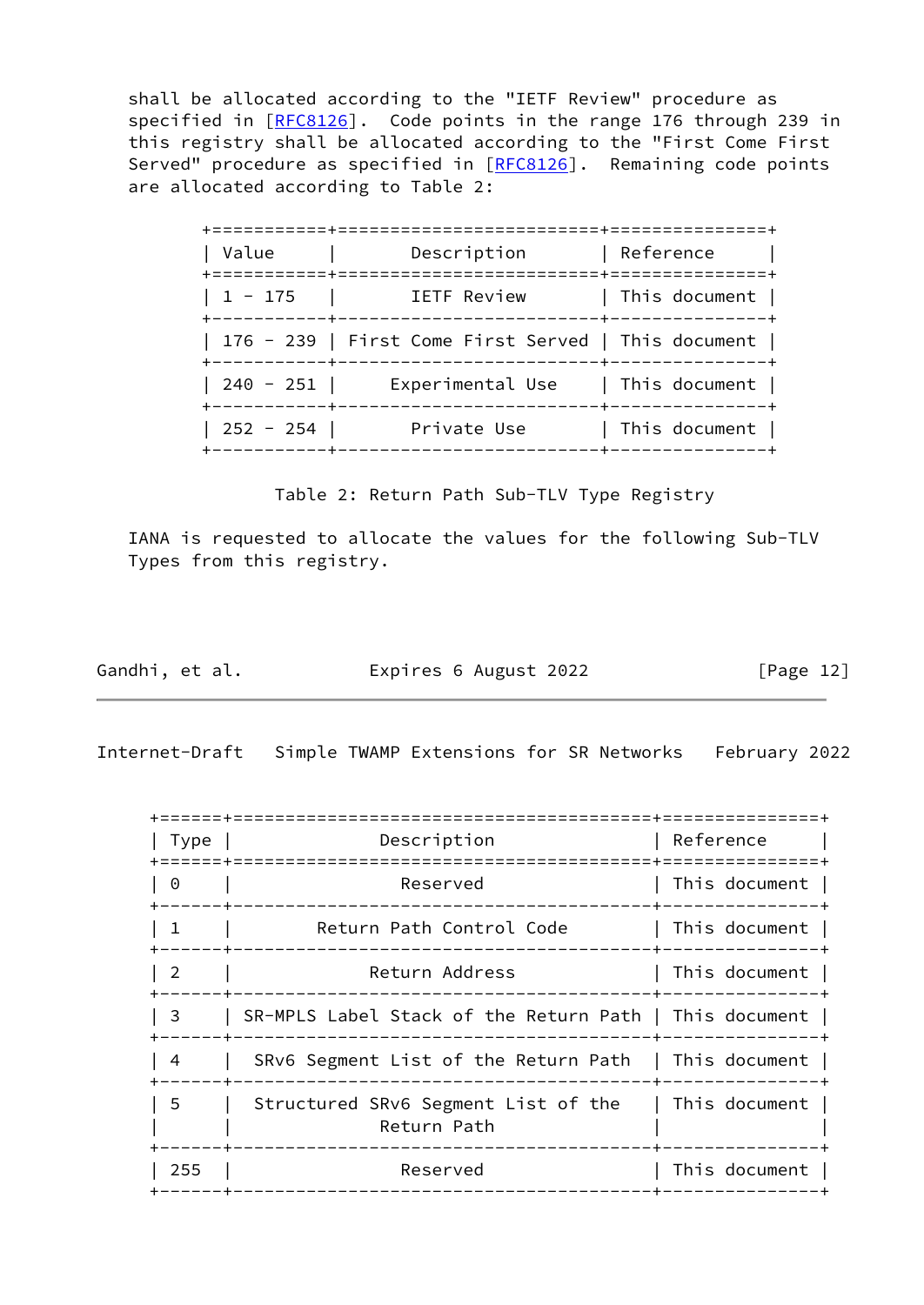## Table 3: Return Path Sub-TLV Types

 IANA has created the "STAMP TLV Flags" subregistry. IANA is requested to allocate the following bit position in the "STAMP TLV Flags" subregistry.

 +==============+========+===================+===============+ | Bit Position | Symbol | Description | Reference | +==============+========+===================+===============+ | TBA3 | D | Wrong Destination | This document | +--------------+--------+-------------------+---------------+

Table 4: STAMP TLV Flags

#### <span id="page-14-0"></span>[7](#page-14-0). References

- <span id="page-14-1"></span>[7.1](#page-14-1). Normative References
	- [RFC2119] Bradner, S., "Key words for use in RFCs to Indicate Requirement Levels", [BCP 14](https://datatracker.ietf.org/doc/pdf/bcp14), [RFC 2119](https://datatracker.ietf.org/doc/pdf/rfc2119), DOI 10.17487/RFC2119, March 1997, <[https://www.rfc-editor.org/info/rfc2119>](https://www.rfc-editor.org/info/rfc2119).
	- [RFC8174] Leiba, B., "Ambiguity of Uppercase vs Lowercase in [RFC](https://datatracker.ietf.org/doc/pdf/rfc2119) [2119](https://datatracker.ietf.org/doc/pdf/rfc2119) Key Words", [BCP 14](https://datatracker.ietf.org/doc/pdf/bcp14), [RFC 8174,](https://datatracker.ietf.org/doc/pdf/rfc8174) DOI 10.17487/RFC8174, May 2017, [<https://www.rfc-editor.org/info/rfc8174](https://www.rfc-editor.org/info/rfc8174)>.

Gandhi, et al. **Expires 6 August 2022** [Page 13]

<span id="page-14-2"></span>Internet-Draft Simple TWAMP Extensions for SR Networks February 2022

- [RFC8762] Mirsky, G., Jun, G., Nydell, H., and R. Foote, "Simple Two-Way Active Measurement Protocol", [RFC 8762](https://datatracker.ietf.org/doc/pdf/rfc8762), DOI 10.17487/RFC8762, March 2020, <[https://www.rfc-editor.org/info/rfc8762>](https://www.rfc-editor.org/info/rfc8762).
- [RFC8972] Mirsky, G., Min, X., Nydell, H., Foote, R., Masputra, A., and E. Ruffini, "Simple Two-Way Active Measurement Protocol Optional Extensions", [RFC 8972](https://datatracker.ietf.org/doc/pdf/rfc8972), DOI 10.17487/RFC8972, January 2021, <[https://www.rfc-editor.org/info/rfc8972>](https://www.rfc-editor.org/info/rfc8972).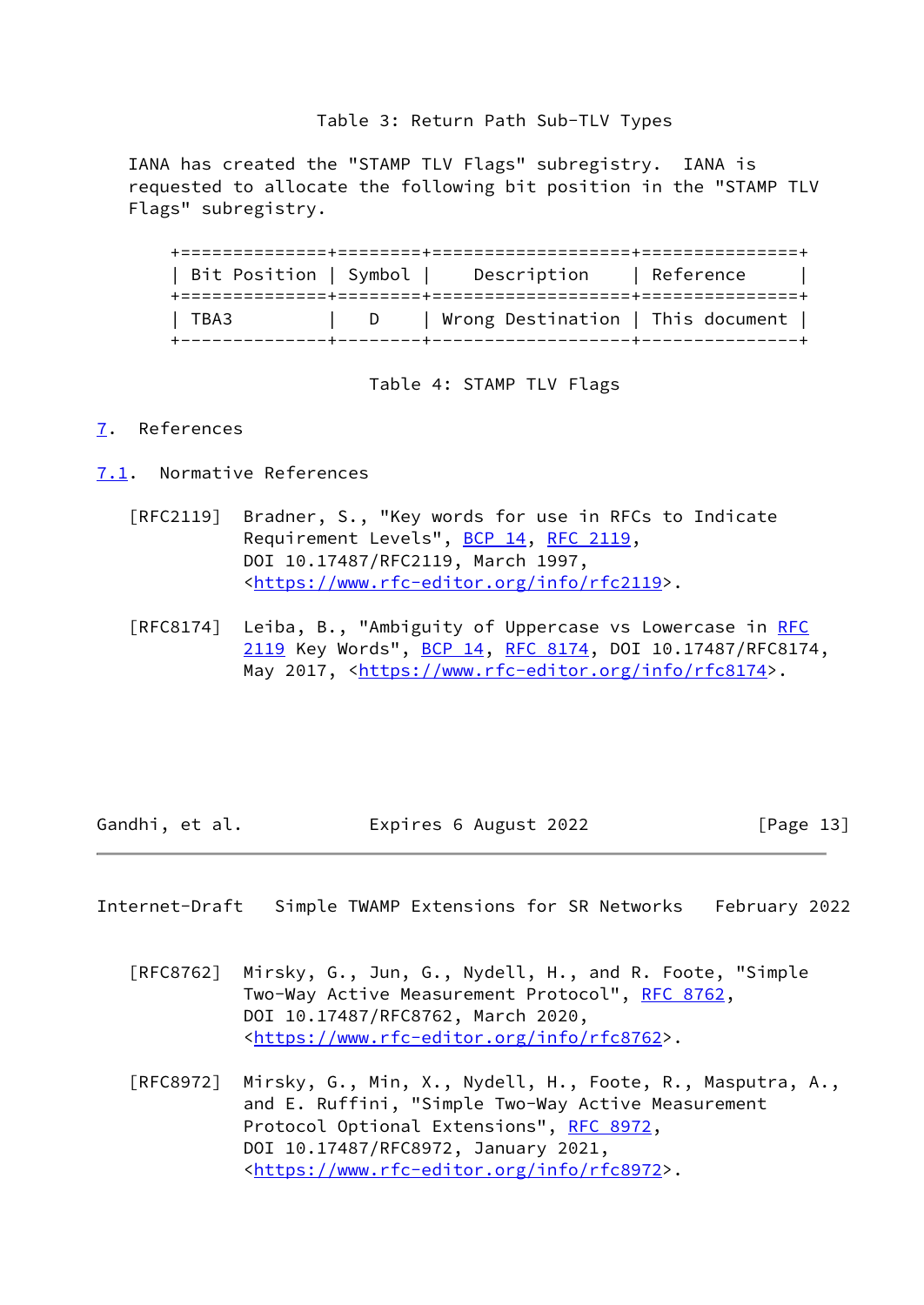[RFC8986] Filsfils, C., Ed., Camarillo, P., Ed., Leddy, J., Voyer, D., Matsushima, S., and Z. Li, "Segment Routing over IPv6 (SRv6) Network Programming", [RFC 8986](https://datatracker.ietf.org/doc/pdf/rfc8986), DOI 10.17487/RFC8986, February 2021, <[https://www.rfc-editor.org/info/rfc8986>](https://www.rfc-editor.org/info/rfc8986).

<span id="page-15-0"></span>[7.2](#page-15-0). Informative References

- [RFC8402] Filsfils, C., Ed., Previdi, S., Ed., Ginsberg, L., Decraene, B., Litkowski, S., and R. Shakir, "Segment Routing Architecture", [RFC 8402](https://datatracker.ietf.org/doc/pdf/rfc8402), DOI 10.17487/RFC8402, July 2018, <<https://www.rfc-editor.org/info/rfc8402>>.
- [RFC8126] Cotton, M., Leiba, B., and T. Narten, "Guidelines for Writing an IANA Considerations Section in RFCs", [BCP 26](https://datatracker.ietf.org/doc/pdf/bcp26), [RFC 8126,](https://datatracker.ietf.org/doc/pdf/rfc8126) DOI 10.17487/RFC8126, June 2017, <[https://www.rfc-editor.org/info/rfc8126>](https://www.rfc-editor.org/info/rfc8126).
- [RFC8545] Morton, A., Ed. and G. Mirsky, Ed., "Well-Known Port Assignments for the One-Way Active Measurement Protocol (OWAMP) and the Two-Way Active Measurement Protocol (TWAMP)", [RFC 8545](https://datatracker.ietf.org/doc/pdf/rfc8545), DOI 10.17487/RFC8545, March 2019, <[https://www.rfc-editor.org/info/rfc8545>](https://www.rfc-editor.org/info/rfc8545).
- [RFC8799] Carpenter, B. and B. Liu, "Limited Domains and Internet Protocols", [RFC 8799,](https://datatracker.ietf.org/doc/pdf/rfc8799) DOI 10.17487/RFC8799, July 2020, <[https://www.rfc-editor.org/info/rfc8799>](https://www.rfc-editor.org/info/rfc8799).
- <span id="page-15-2"></span> [I-D.ietf-spring-segment-routing-policy] Filsfils, C., Talaulikar, K., Voyer, D., Bogdanov, A., and P. Mattes, "Segment Routing Policy Architecture", Work in Progress, Internet-Draft, [draft-ietf-spring-segment](https://datatracker.ietf.org/doc/pdf/draft-ietf-spring-segment-routing-policy-14) [routing-policy-14,](https://datatracker.ietf.org/doc/pdf/draft-ietf-spring-segment-routing-policy-14) 25 October 2021, <[https://www.ietf.org/archive/id/draft-ietf-spring](https://www.ietf.org/archive/id/draft-ietf-spring-segment-routing-policy-14.txt) [segment-routing-policy-14.txt>](https://www.ietf.org/archive/id/draft-ietf-spring-segment-routing-policy-14.txt).

Gandhi, et al. **Expires 6 August 2022** [Page 14]

<span id="page-15-1"></span>Internet-Draft Simple TWAMP Extensions for SR Networks February 2022

<span id="page-15-3"></span> [I-D.ietf-pce-binding-label-sid] Sivabalan, S., Filsfils, C., Tantsura, J., Previdi, S., and C. L. (editor), "Carrying Binding Label/Segment Identifier in PCE-based Networks.", Work in Progress,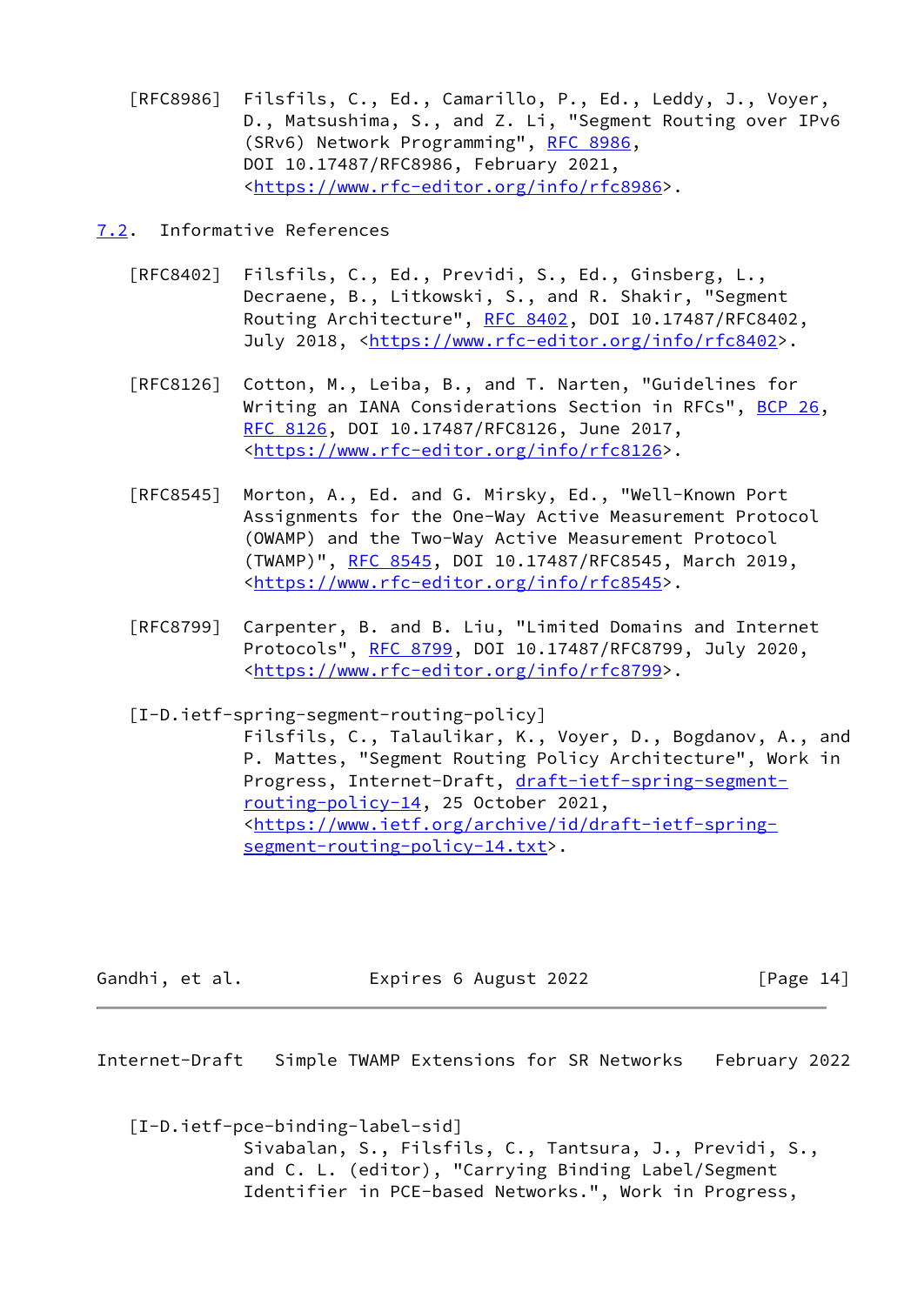Internet-Draft, [draft-ietf-pce-binding-label-sid-12](https://datatracker.ietf.org/doc/pdf/draft-ietf-pce-binding-label-sid-12), 24 January 2022, [<https://www.ietf.org/archive/id/draft-ietf](https://www.ietf.org/archive/id/draft-ietf-pce-binding-label-sid-12.txt) [pce-binding-label-sid-12.txt>](https://www.ietf.org/archive/id/draft-ietf-pce-binding-label-sid-12.txt).

<span id="page-16-0"></span>[I-D.ietf-ippm-stamp-yang]

 Mirsky, G., Min, X., and W. S. Luo, "Simple Two-way Active Measurement Protocol (STAMP) Data Model", Work in Progress, Internet-Draft, [draft-ietf-ippm-stamp-yang-09](https://datatracker.ietf.org/doc/pdf/draft-ietf-ippm-stamp-yang-09), 12 July 2021, [<https://www.ietf.org/archive/id/draft-ietf](https://www.ietf.org/archive/id/draft-ietf-ippm-stamp-yang-09.txt) [ippm-stamp-yang-09.txt](https://www.ietf.org/archive/id/draft-ietf-ippm-stamp-yang-09.txt)>.

<span id="page-16-1"></span> [IEEE802.1AX] IEEE Std. 802.1AX, "IEEE Standard for Local and metropolitan area networks - Link Aggregation", November 2008.

Acknowledgments

 The authors would like to thank Thierry Couture for the discussions on the use-cases for Performance Measurement in Segment Routing. The authors would also like to thank Greg Mirsky, Mike Koldychev, Gyan Mishra, Tianran Zhou, Al Mortons, Reshad Rahman, Zhenqiang Li, Frank Brockners, and Cheng Li for providing comments and suggestions.

Authors' Addresses

 Rakesh Gandhi (editor) Cisco Systems, Inc. Canada

Email: rgandhi@cisco.com

 Clarence Filsfils Cisco Systems, Inc.

Email: cfilsfil@cisco.com

 Daniel Voyer Bell Canada

Email: daniel.voyer@bell.ca

Gandhi, et al. **Expires 6 August 2022** [Page 15]